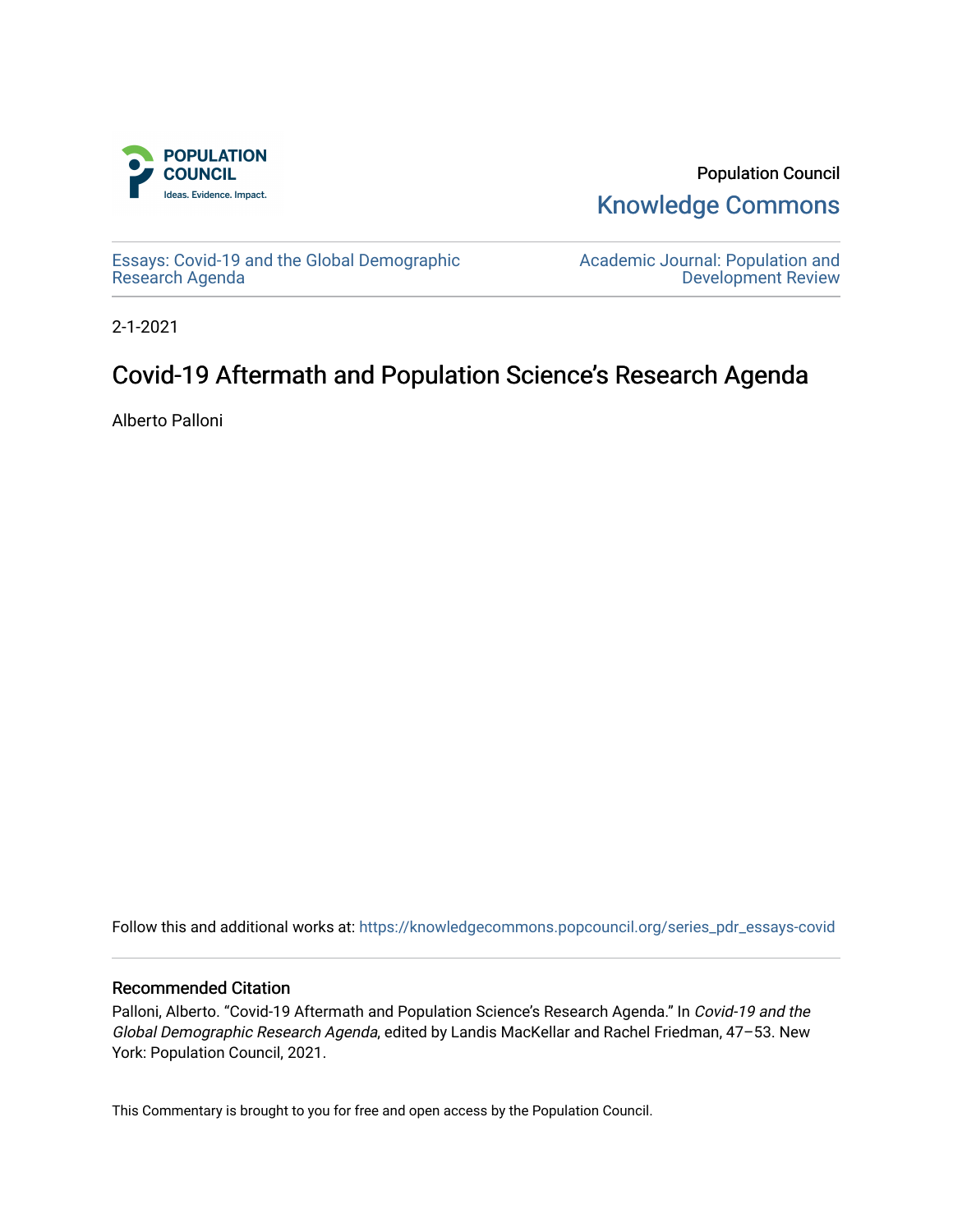## **Covid-19 Aftermath and Population Science's Research Agenda**

Alberto Palloni

There are many domains where the Covid-19 pandemic will leave deep footprints on the world's populations. Albeit with unequal degree of detail, I consider three of these domains: infancy and early childhood, the elderly, and the "sandwich generation" of young adults. I assess the possible demographic impacts of the pandemic, identify key problems, and propose research questions and materials that may improve understanding of those impacts and contribute to designing interventions to attenuate the damage on future generations.

## Mothers, Children, Covid-19, and the Health and Well-being of Adults for the Rest of the Twenty-First Century

Assessments of the potential long-term impact of Covid-19 on individuals who will become older adults 50 to 60 years from now should consider several types of exposures: parents about to conceive, embryos soon after zygote formation and implantation, fetuses during uterine life, infants breastfed during the pandemic, and young children whose physical and cognitive development is entirely dependent on parental resources, preferences, and behaviors. The delayed manifestation of exposure to Covid-19 will be a function of when during these windows of time the exposure took place, its intensity, and its duration.

We know that, as a consequence of multiple interventions designed to arrest transmission of the virus, virtually all affected populations experienced at some point irregularities in food supply, sharp rises in unemployment, decreases in household income, increased isolation and multiplication of stressful conditions, and weakened access to health care. We also know that these conditions were not shared equally, either within borders or internationally:

Alberto Palloni, Center for Demography and Ecology, University of Wisconsin-Madison, IGED, Consejo Superior de Investigaciones Cientificas (CSIC), Madrid, Spain.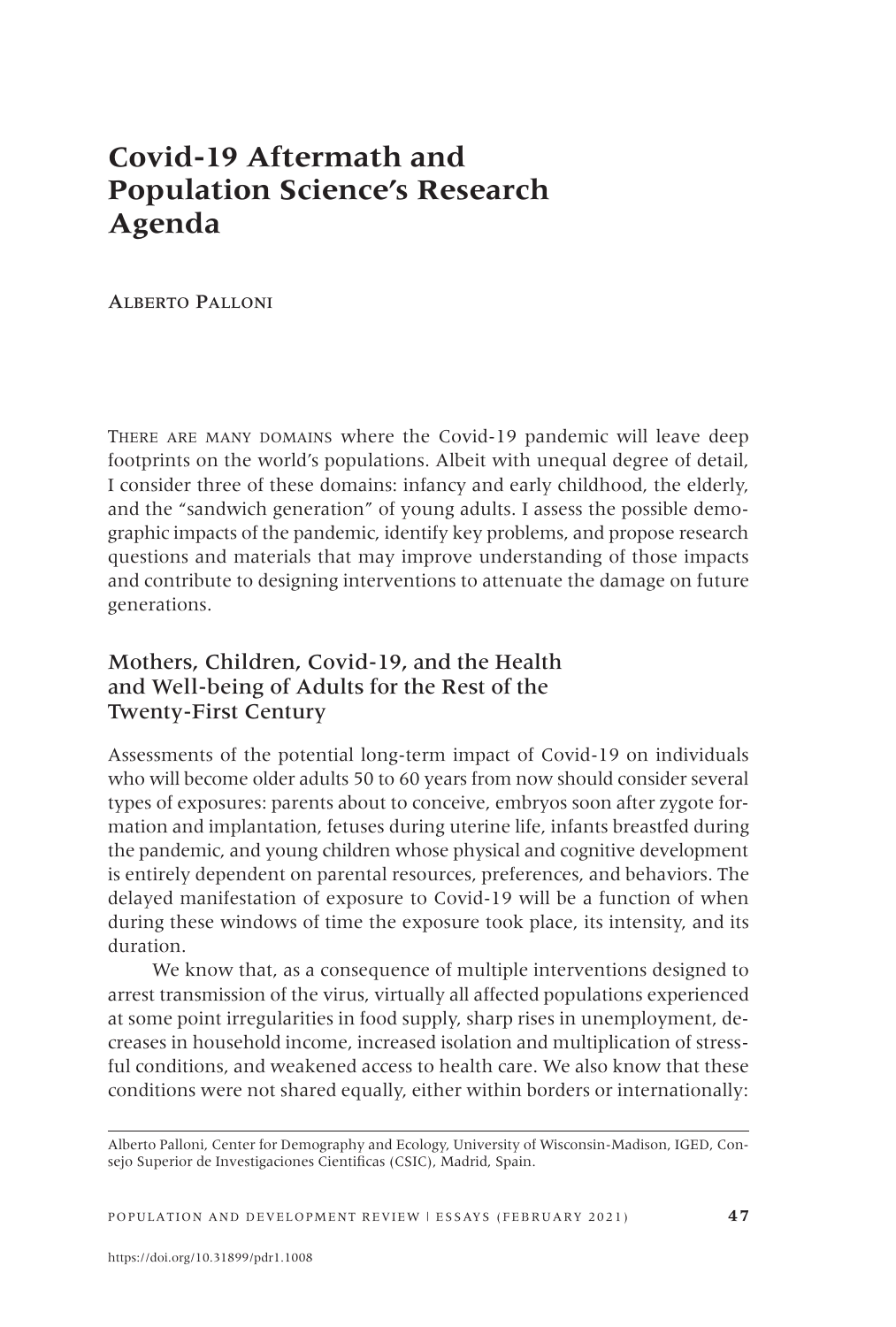poor, marginalized, vulnerable populations are everywhere disproportionately affected, and these account for a higher share of population in low- and middle-income countries than in high-income countries.

There are three main pathways from exposures to Covid-19 pandemic conditions and delayed effects on offspring. The first is via nutritional constraints, the second is a function of parental stress, and the third depends on the direct impact of the virus on pregnant mothers or mothers who deliver during the pandemic. As to the first, despite short-term policy interventions, the decline in household income induced by prolonged unemployment and disruption of livelihoods will become a lingering feature of the pandemic, particularly among poor and marginalized populations in all countries. Deficiencies in paternal and maternal nutritional status (poor caloric intake and a nutrient-deficient diet) right before and during pregnancy impair fetal growth and derail early development via a combination of responses, some with immediate and some with delayed effects. Poor maternal health status can perturb the normal course of a pregnancy and complicate delivery, and maternal viral infections during pregnancy may compromise fetal development. Quality and length of breastfeeding depend on maternal nutrition and maternal stress. Also, unlike in-utero growth, mother-infant feeding is not mediated by barriers, so poor maternal diet directly exposes the child to risks that may have immediate and long-term effects. Empirical evidence from animal studies suggests that maternal depression and stress during some stages of pregnancy promote changes similar to those associated with deficient maternal diets. Further, it is known that postnatal parental stress leads to offspring depression and a heightened stress response, which has been associated with hypertension, cardiovascular disease, obesity, and metabolic disorders.

These considerations suggest that, all else constant, the long-term effect of the pandemic may be an increase in cohort-specific cognitive and chronic conditions due to exposure in utero and during infancy. Because the impacts of Covid-19 are unequally distributed within a population, these delayed effects will reproduce or augment current adult health and mortality inequalities. Individuals with limited resources who are less able to cope under normal conditions are far more likely to contract Covid-19 and less likely to experience a smooth recovery. Since early-infant and childhood health also influences educational attainment and adult labor-market success, the health-related effects of the pandemic can also eventually exacerbate socioeconomic inequality. To this we must add other inequality-enhancing mechanisms triggered by responses to the pandemic, such as those associated with the quality of learning—schooling disparities that result from adoption of online instruction, disruption and discontinuation of school attendance, or family displacement.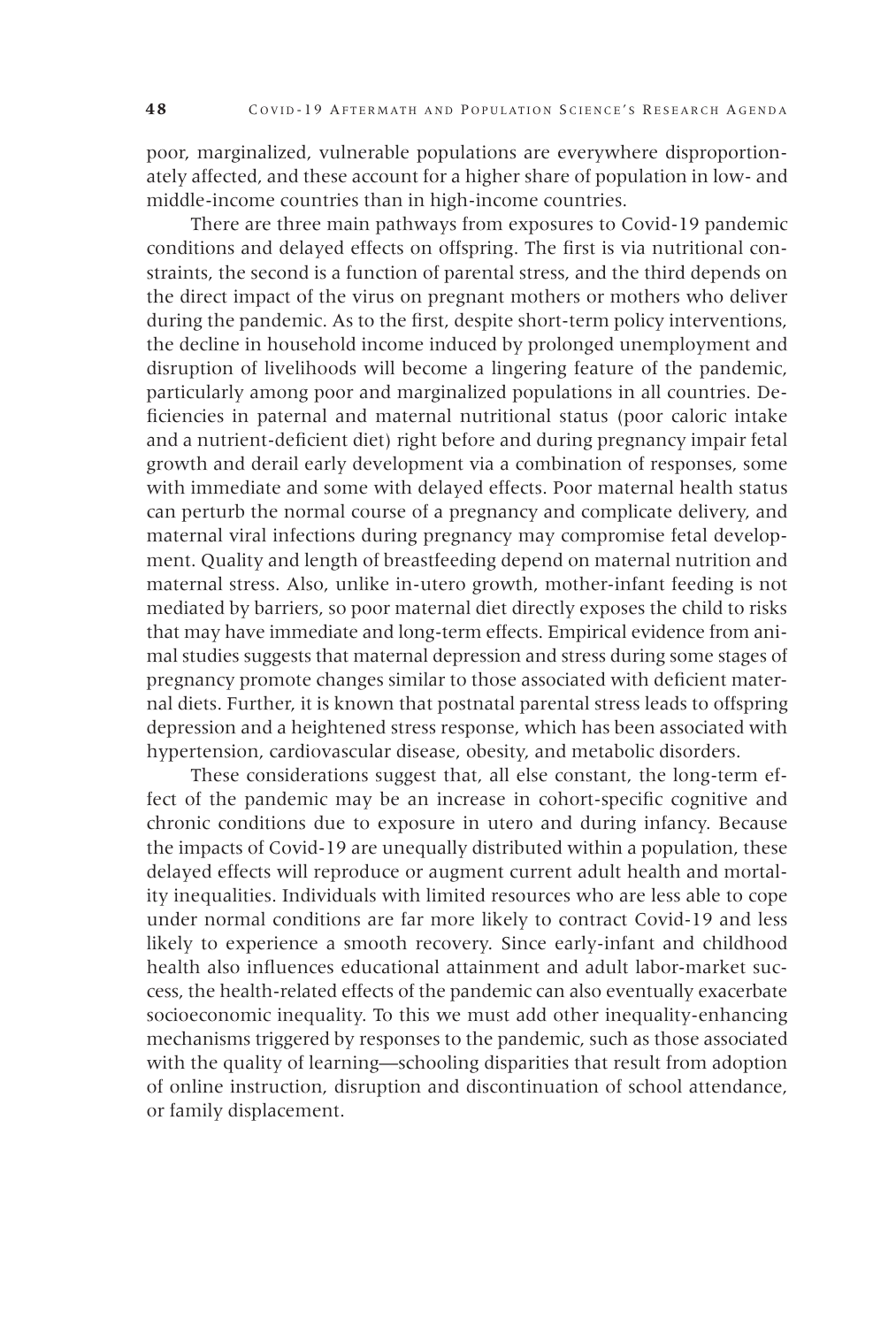#### The Contribution of Population Research

Population researchers could contribute to tackling these problems in two ways. First, based on an existing rich knowledge base, they could formulate new studies to shed light on long-term consequences, using as a foundation the investigation of problems that have been identified by studies of the 1918 pandemic. Fifty or 100 years from now, population sciences will want answers to questions such as the following. To what extent did children who were in utero or infants during the Covid-19 pandemic experience limitations in physical growth, excess illnesses, metabolic dysregulation, obesity, allergies, cognitive deficiencies? How do these children compare to those who were directly exposed to maternal infection in utero or contracted the virus in infancy and during early childhood? What are the social and economic gradients in these outcomes? Did these children experience different health conditions when they became adolescents and adults? Did they follow different educational and occupational trajectories and have differential labor market success? To what extent did their experience contribute to health and socioeconomic inequalities over their life course that will be manifested 50 or 100 years from now?

There are a number of ways to position population sciences to investigate such questions. A first option is to initiate new mother-child cohort studies that combine data collection on experiences with Covid-19, family exposures, and coping strategies with retrieval of biomarkers at regular intervals of time. Draw a national sample of females who are pregnant during the pandemic, those who give birth and their children aged 0–4. Gather hospital records with information about pre-pregnancy, pregnancy, and delivery; retrieve biomarkers from mothers and children; and establish a protocol to follow them for a period of time until, say, physical growth comes to a halt. This will result in a body of data ranging from conventional demographic and socioeconomic information to markers of physical growth, cognitive scores, school performance, and exposure to risk behaviors (poor diet, lack of exercise, smoking). With suitable identifiers and consent, the data-collection effort will make possible the formulation of additional studies to investigate outcomes at different stages of the life cycle of the same population. Some countries (Spain) are already planning data collection of this sort.

A second possibility is to piggyback on existing studies such as, in the United States, the National Health and Nutrition Examination Survey (NHANES), the Adolescent Health Study (AddHealth), the Fragile Families Study, or even the Early Childhood Longitudinal Study (ECLS) survey series. While not all include mothers and their children as targets, it is possible to either add new subsamples of mother-children pairs or, alternatively, recruit children of current participants. While most of the data needed are retrievable via traditional interviews and biomarker collection, an important enhance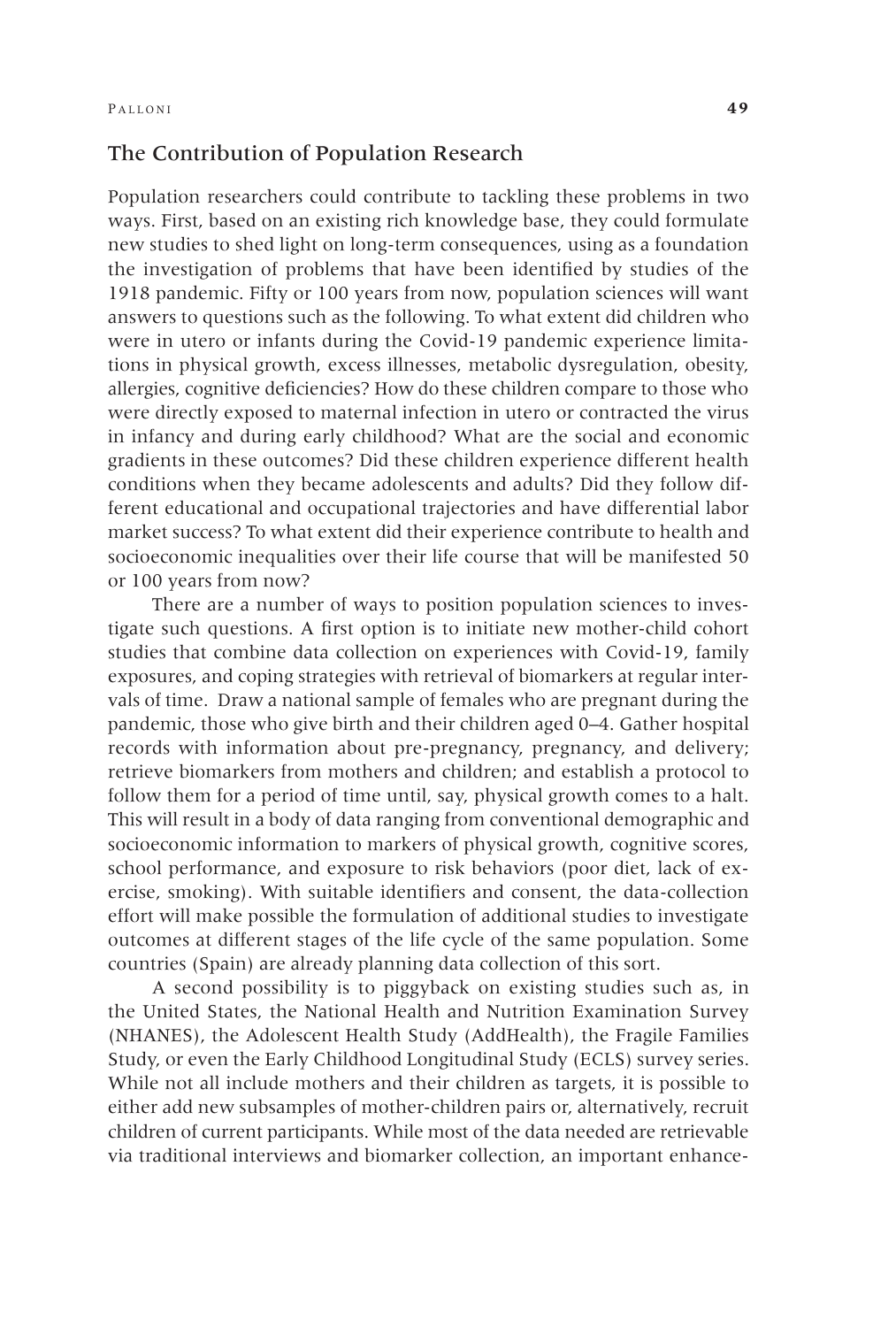ment would be to link mother-children pairs to health and hospital records in order to add clinical diagnosis and evidence of treatment. As these studies are likely to remain in place and already include representation of minorities and disadvantaged groups, they could become vehicles for collecting cohortlike information that comes close to, but is less expensive than, new cohort studies built from scratch.

A third possibility consists of selecting small urban and rural areas within larger regions, obtaining access to hospital and health care centers, and identifying and sampling mother-child pairs. This has already been done in some European cities to study child obesity. This sample could then be paired with random samples from the same area and the entire population thus recruited followed for a number of years. If fielded in several areas (provinces, states), these region-based, quasi case-control studies should support inferences about heterogeneity of impacts.

## Elder Health, Covid-19, and the Intergenerational Social **Contract**

Although there are still many unknowns, it is clear that the near- and medium-term health effects of Covid-19 on the elderly will dwarf those experienced in younger populations, for a number of reasons, including high prevalence of preexisting conditions. As a result, the brunt of mortality excess and Covid-19 sequelae will be experienced by the elderly. Two consequences of this pattern are relevant.

Covid-19-related mortality will change the frailty composition of elderly survivors and will induce a short-term improvement of healthy life expectancy. As a result, the average health-care burden on family and kin will contract somewhat, providing temporary respite to younger cohorts and especially women. However, because of lingering aftereffects among elderly Covid-19 survivors, it is quite possible that these short-term impacts will reverse course when these individuals attain older ages. As a result, the brief increase in healthy life expectancy will be followed by a drop and the decrease in expected years in disability will reverse into an increase. The resulting expansion of demand for health care will compound existing pressure on the health-care system. To make matters worse, it will increase the burden of elder care in the younger generations, whose resources will be stretched as a consequence of Covid-19's impact on their own lives.

This situation has implications for the intergenerational social contract. Most societies have in place systems sustaining intergenerational monetary, in-kind, and time transfers that still closely involve family and kin. In some cases, the direction of transfers is from children to elderly parents, while in others it is the reverse. The direction, quantity, and nature of flows depends on traditional norms, social class, aggregate economic conditions, and the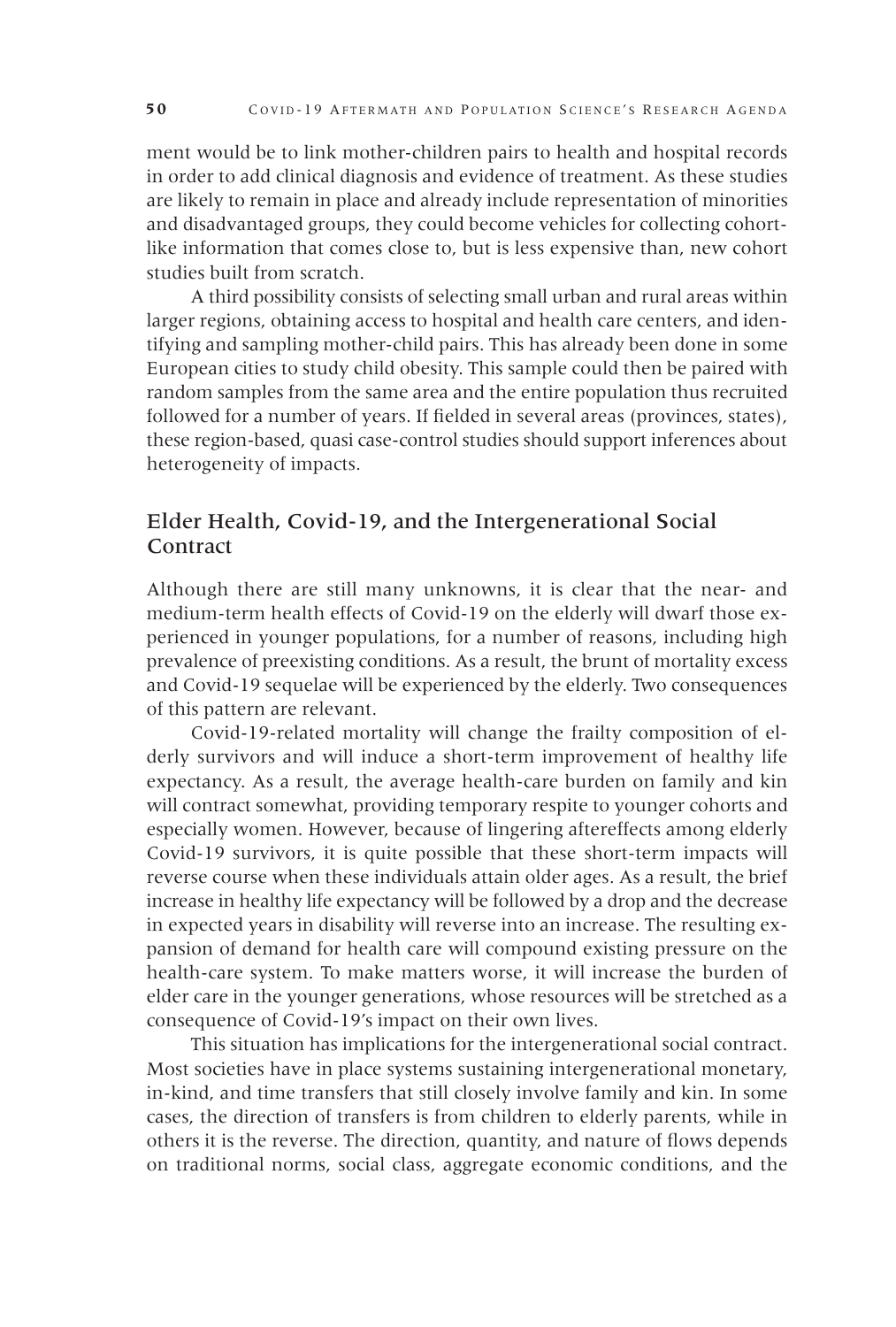state of the nonfamilial intergenerational transfer system. It is likely that the effects of the pandemic will add stress to these family- and kin-based intergenerational flows for reasons set forth above. As a result, there will be increased pressure to develop or expand existing nonfamily and nonkin-based forms of transfers, essentially public. All this will be at a time when governments will be under post-crisis fiscal pressure, strapped by debt they were obliged to take on to sustain the near-term emergency response.

#### The Contribution of Population Research

Population science is exceptionally well positioned to meet the research challenge posed by these problems. There are now in place many longitudinal surveys of the elderly: the Health and Retirement Survey (HRS) in the US, the collection of Surveys of Health, Ageing and Retirement in Europe (SHARE) in many European countries, the English Longitudinal Study of Ageing (ELSA) in the UK, and many others. To turn these into tools for collecting information needed to study both the swings of healthy life expectancy and the strained intergenerational social contract is neither difficult nor expensive. In contrast to the case of research on children, the key challenge will be to create a study design guided by the right questions, not the collection of more information. Piggybacking on these surveys is feasible without refreshing samples beyond what these studies already plan to do. It only requires the addition of new questions in modules of intergenerational transfers, self-reported conditions, activities of daily living (ADL) and instrumental activities of daily living (IADL), and intergenerational transfers and assistance.

Two new protocols could be added to those already in existence. First is the collection of health records of survey participants who survived the infection and those who died as a consequence of it. These data will provide rich information related to diagnostic and treatment. Second, in those cases where DNA collection has already been done, an effort should be made to draw new biomarkers using saliva, full or dried blood spot samples. Among other problems, this will support investigations aimed at identifying genomic regions associated with severity of symptoms (e.g, the ACE2 gene).

## Young Adults, Covid-19, Closure of Opportunities and the Diffusion of Hopelessness

What about the "sandwich generation"—those who when the pandemic struck were in high school, college, or had recently married and initiated careers, or are forced to drop out of the labor force to care for young children? Due to a number of reasons, adolescents and young adults have so far experienced the bulk of infections. However, the short-term course of the disease appears to be quite mild in this population. It is possible that, even if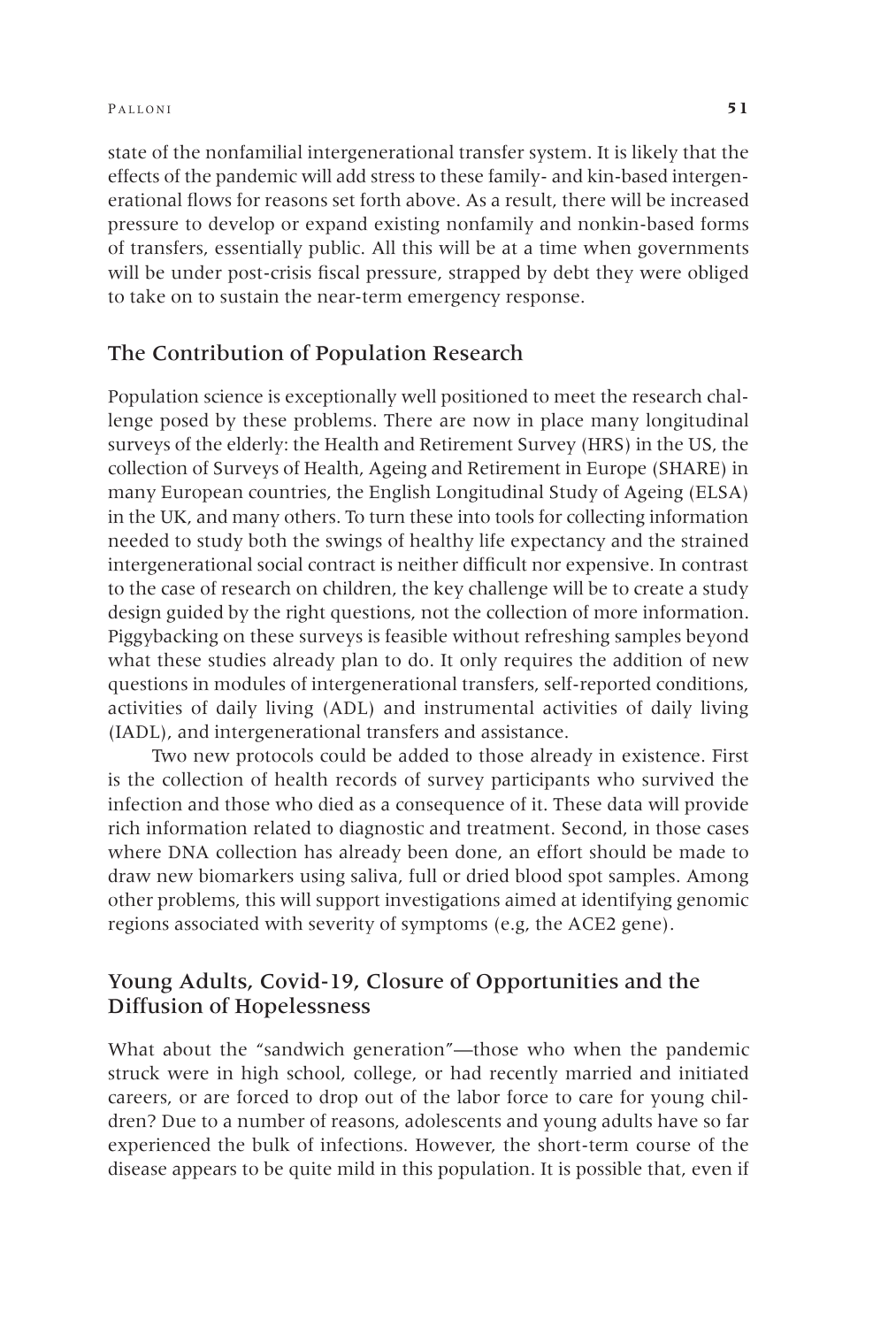reinfection occurs, its effects will not be more serious than those experienced during the first episode.

While these considerations suggest a rather benign outlook, there are two consequences of the pandemic that could leave deep scars in these cohorts. First, there is some empirical evidence that the virus causes organ damage in a subset of otherwise healthy individuals, even among those who experience only mild effects. Symptoms include loss of memory, cognitive impairment, sleep disruption, and a number of physiological anomalies such as respiratory insufficiency, kidney dysfunction, and heart irregularities. Although not much is known about the risk factors associated with these responses or about their duration, there is growing concern that they may compromise the affected individuals' capacity to resume normal activities at work, in school, and in the household. Furthermore, we will not know for some time whether, in addition to these short-term responses, there will be others that will be felt as delayed effects in later adult life.

Second, members of these cohorts are most likely to experience the brunt of all the long-term nonhealth-related impacts of the pandemic. A list of these is long and may include a number of economic outcomes ranging from failure to get a good career start, to unstable incomes due to precarious employment and frequent spells of unemployment, resulting in an inability to save. All this with a powerful gender bias and amplifying existing inequalities between those who will be able to resume their planned economic life course after normality is reestablished and those who will find themselves irretrievably displaced from it.

These economic impacts will have consequences of their own, some of which may be union postponement and disruption, fertility limitation, delayed or foregone home purchase, and lack of resources to defray children's education costs. Some of these are consequential for the young adults' offspring, who will grow up in deprived environments and will see their own future compromised, as well. Finally, in the US, at least, these potential effects may combine to worsen current conditions that produce young adult hopelessness and poor future outlooks all of which result in the promotion of unhealthy behaviors such as smoking, alcohol and drug consumption/addiction, and other self-destructive habits that translate into excess adult mortality.

#### The Contribution of Population Research

The question that the grandchildren of today's population researchers might want to investigate is not just how the pandemic wreaked havoc on today's cohorts of young adults, but how, through the damage it inflicted on the parental generation, it transmitted damage to the next generation. Many countries have in place studies that could be modified to take on the task of collecting suitable information and investigating these issues. For example, in